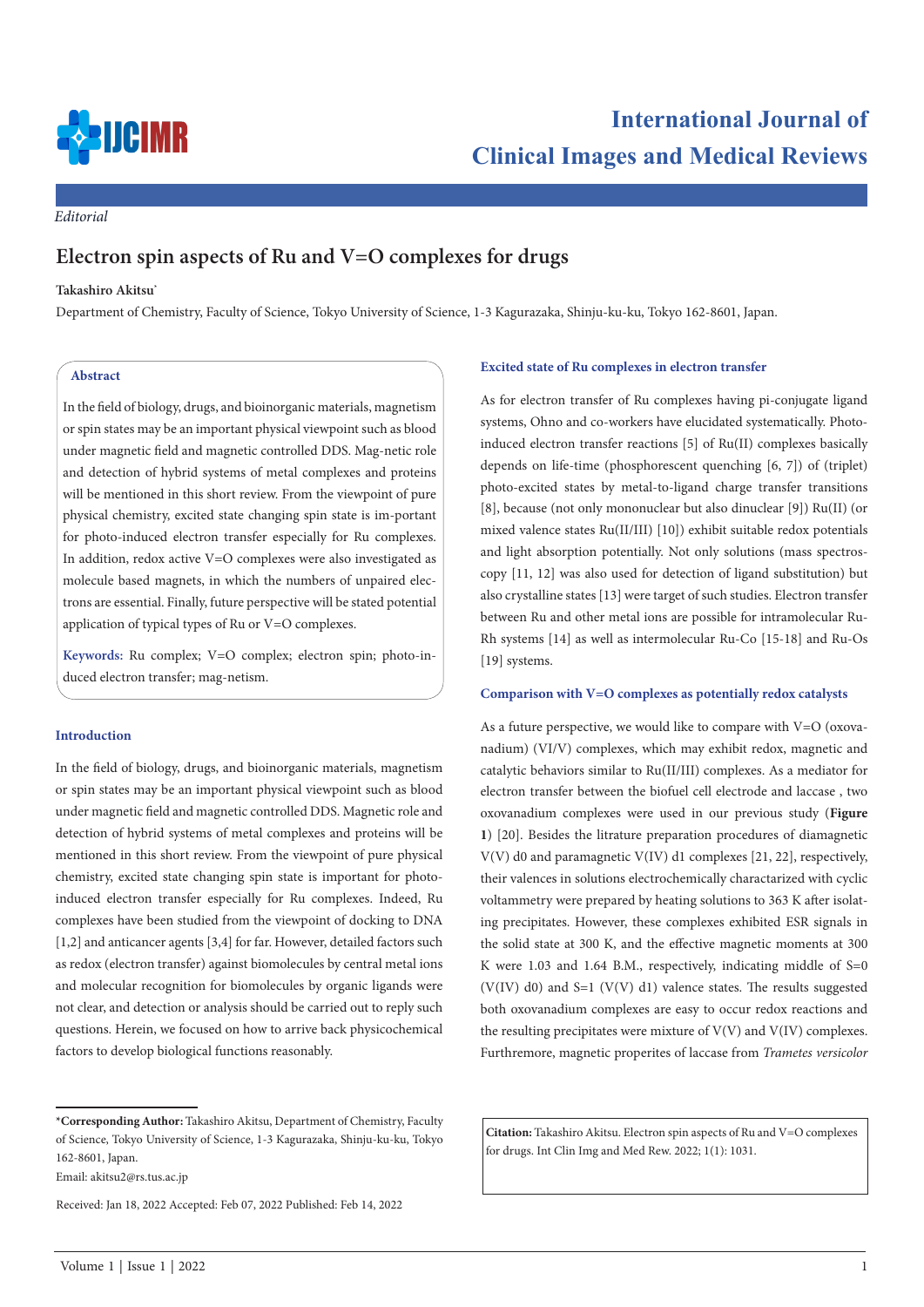having trinuclear active type 2 and type 3 Cu sites and a type 1 Cu site accepting electron from a mediator has been reported so far [23].



Figure 1: Two V=O complexes investigated from the viewpoint of both magnetism and redox properties with metalloproteins.

For a long time, Tsuchimoto *et al*. have reported V=O complexes for their redox behabior (oxovanadium (VI) (in many cases) or (V) [24]), reaction with oxygen [25], magnetic properties in the solid state [26, 27], thermal behavior, stereochemistry [28], and solid-state isomerization [29] based on their crystal structures. They mentioned that "The solution chemistry of oxovanadium complex attract the interest of many researchers these days because of their catalytic properties and biological relevance" and "Oxo-bridged metal complexes which include a unit structure of magnetic metal oxides play an important role in transition metal chemistry. However, little is known about other metallocomplexes with doublet spin states such as the d1 configuration". In this way, catalytic and biological functions have reasons to be achieved. It is based on a static electronic structure. The same is true for other metal ions. This is the common-sense view of coordination chemistry.

#### **Conclusions**

Coordinating compounds aimed at biological function will be driven by redox reactions, unless they use a mechanism of shape-based inhibition of the target protein. They are usually synthesized using a vacuum line. Preliminary characterization of metal complexes is measured using NMR and infrared spectroscopy. Redox properties are measured by voltammetry, which, if confirmed by UV-Vis spectro-electrochemistry, are investigated in conjunction with electronic properties. Molar conductivity measurements help determine neutral or cationic species in solution. The solid structure of the metal complex is elucidated by single crystal X-ray diffraction. However, the kinetics of unstable coligand substitution of metal complexes with biological reagents will be investigated using the UV-Vis spectrophotometry, albeit the more essential physicochemical properties and their physicochemical properties should be also investigated and discussed to establish a molecular design strategy. That is "spin" really? In this short review, we considered the possibilities of "spin" as supporting methods.

# **References**

1. Jeyalakshmi K, Haribabu J, Balachandran C, Swaminathan S, Bhuvanesh NSP, Karvembu R. Coordination Behavior of N,N,N"-Trisubstituted Guanidine Ligands in Their Ru–Arene Complexes: Synthetic, DNA/Protein Binding, and Cytotoxic Studies. Organometallics. 2019; 38:753-770.

2. Xu H, Zheng KC, Chen Y, Li Y-Z, Lin LJ, Li H, Zhang P-X, Ji LN. Effects of ligand planarity on the interaction of polypyridil Ru(II) complexes with DNA. Dalton Trans. 2003; 2260-2269.

3. Sun W, Thiramanas R, Slep LD, Zeng X, Mailander V, Wu S. Photoactivation of Anticancer Ru Complexes in Deep Tissue: How Deep Can We Go? Chem. Eur. J. 2017; 23:10832-10837.

4. Paprocka P, Wiese-Szadkowska M, Janciauskiene S, Kosmalski T, Kulik M, Helmin-Basa A. Latest developments in metal complexes as anticancer agents. Coord. Chem. Rev. 2022; 452:214307.

5. Gholamkhass B, Nozaki K, Ohno T. Evaluation of Electronic Interaction Matrix Elements for Photoinduced Electron Transfer Processes within Mixed-Valence Complexes. J. Phys. Chem B. 1997; 101:9010- 9021.

6. Ohno T, Yoshimura A, Mataga N, Tazuke S, Kawanishi Y, Kitamura N. Backward Electron Transfers within Geminate Radical Pairs Formed by Electron-Transfer Quenching of Phosphorescent States of Tris(2,2'-bipyrazine)ruthenium (II) and Tris(4-methyl-2-(2'-pyridyl) pyrimidine)ruthenium(II). J. Phys. Chem. 1989; 93:3546-3551.

7. Nozaki K, Takamori K, Nakatsugawa U, Ohno T. Theoretical Stidies of Phosphorescence Spectra of Tris(2,2'-bipyridine) Transition Metal Compounds. Inorg. Chem. 2006; 45:6161-6178.

8. Ohno T, Nozaki K, Haga M. A Metal-to-Ligand Charge-Transfer Excited State of Biruthenium(II) Compound Bridged by 2,6-Bis(2 pyridyl)benzodiimidazole. Inorg. Chem. 1992; 31:4256-4261.

9. Ohno T, Nozaki K, Haga M. Photoexcited States of Biruthenium(II) Compounds Bridged by 2,2'-Bis(2-pyridyl)bibenzimidazole or 1,2-Bis(2-(2-pyridyl)benzimidazolyl)ethane. Inorg. Chem. 1992; 31:548-555.

10. Haga M, Ali MM, Koseki S, Fujimoto K, Yoshimura A, Nozaki K, et al. Proton-Induced Tuning of Electrochemical and Photophysical Properties in Mononuclear and Dinuclear Rhthenium Complexes Conataining 2,2'-Bis(benzimidazol-2-yl)-4,4'-bipyridine: Synthesis, Molecular Structure, and Mixed-Valence State and Excited-State Properties. Inorg. Chem. 1996; 35:3335-3347.

11. Arakawa R, Matsuo T, Nozaki K, Ohno T, Haga M. Analysis of Multiply Charged Ions of Ruthenium(II) Tetranuclear Complexes by Electrospray Ionization Mass Spectroscopy. Inorg. Chem. 1995; 34:2464-2467.

12. Arakawa R, Jian L, Yoshimura A, Nozaki K, Ohno T, Doe H, Matsuo T. On-Line Mass Analysis of Reaction Products by Electrospray Ionizaion. Photosubsitution of Ruthenium(II) Diimine Complexes. Inorg. Chem. 1995; 34:3874-3878.

13. Ohno T, Nozaki K, Nakamura M, Motojima Y, Tsushima M, Ikeda N. Rates of Electronic Excitation Hopping in Anisotropic Ionic Crystals of [Ru(2,2'-bipyridine)3]X2 (X=ClO4-, PF6-, SbF6-); Monte Carlo Simulation of Single- and Multi-Exponential Emission Decays. Inorg. Chem. 2007; 46:8859-8870.

14. Nozaki K, Ohno T, Haga M. Intramolecular Electron Transfer In Photoexcited Ru(II)-Rh(III) Binuclear Compounds. J. Phys. Chem. 1992; 96:10880-10888.